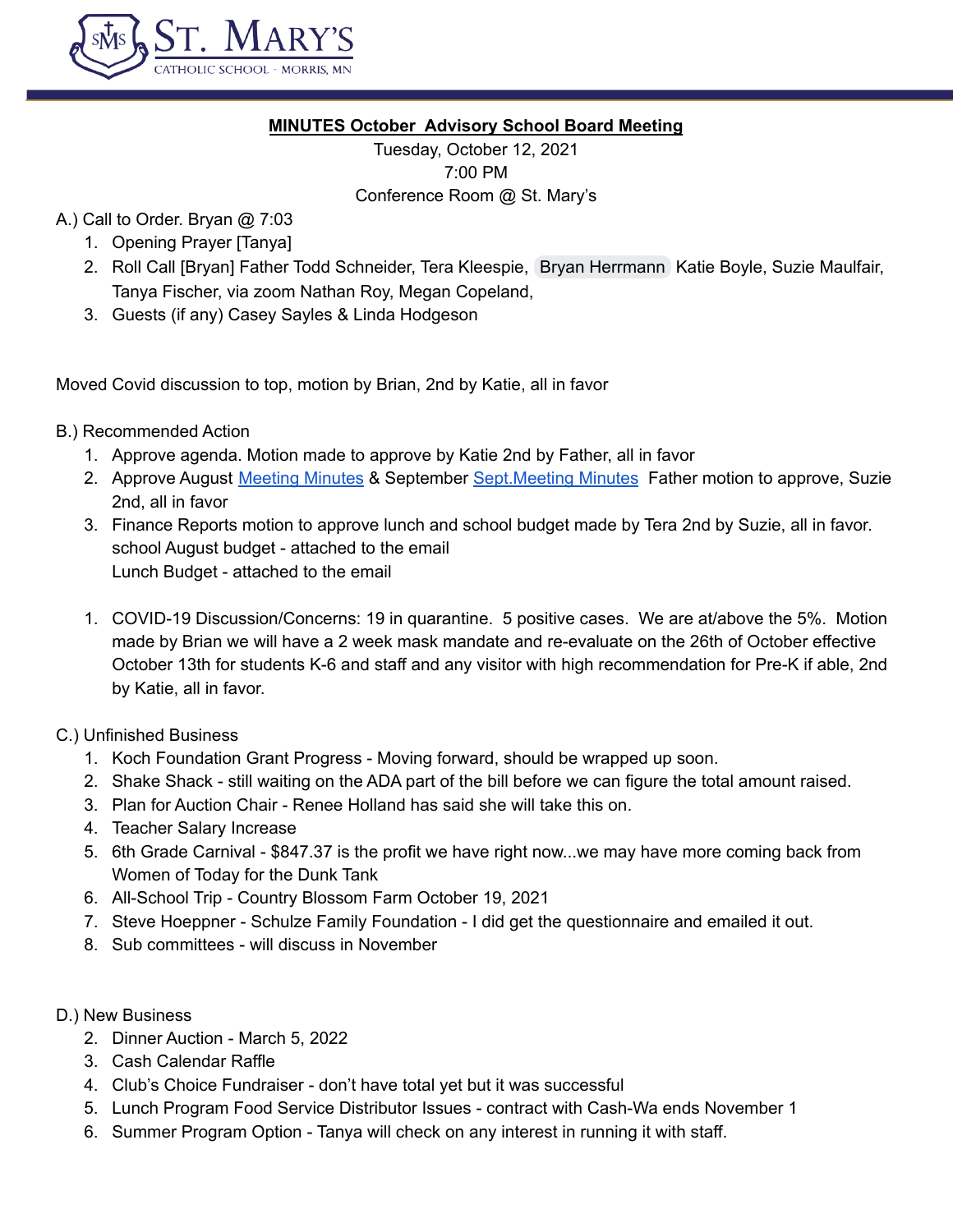

#### **MINUTES October Advisory School Board Meeting**

Tuesday, October 12, 2021 7:00 PM Conference Room @ St. Mary's

# E.) Principal Report

- 1. EANS Funding I continue to submit for reimbursements. We have started to receive some of the reimbursements.
- 2. COVID-19 Update It has been a tough two weeks. Public Health, Nurse Brooke Malek and David Fremo with the Diocese have been very helpful.
- 3. Social Emotional Curriculum Update Joe Beckman & Curt Slater

Dates to Remember

- October 12, 2021 Picture Retake Day & Board of Ed meeting 6:30 PM
- October 15, 2021 Grandparent's Day
- October 19, 2021 All School Trip to Country Blossom Farm Alexandria
- October 20, 2021 Early Dismissal Curt Slater in for the afternoon for Staff Development
- Oct. 21 & 22 NO SCHOOL
- November 4, 2021 End of Quarter 1
- November 5, 2021 NO School Teacher Work Day
- November 9, 2021 Board of Education Meeting 6:30 PM
- November 11, 2021 Parent Teacher Conferences No School
- November 12, 2021 NO SCHOOL

# F.) Pastor Report

October 30th- Parish Fall Clean Up 8:30 am

# G.) Committee Report

- 1. Recruitment & Public Relations/Social Media [and Katie, 1]
- 2. Long Range/Priority Planning [ & Nate]
- 3. Education Fund [Tanya, Bryan and Father Todd]
- 4. Repair/Maintenance [Tera and Katie]
- 5. Fundraising/Grants [ Katie and Tera]
- 6. Finance [Nate, Bryan, Tera]
- H.) Staff: Mrs. Sayles

I.) Adjournment [ Bryan ] Motion made by Katie, 2nd by Tera, all in favor

J.) Closing Prayer [Fr. Todd]